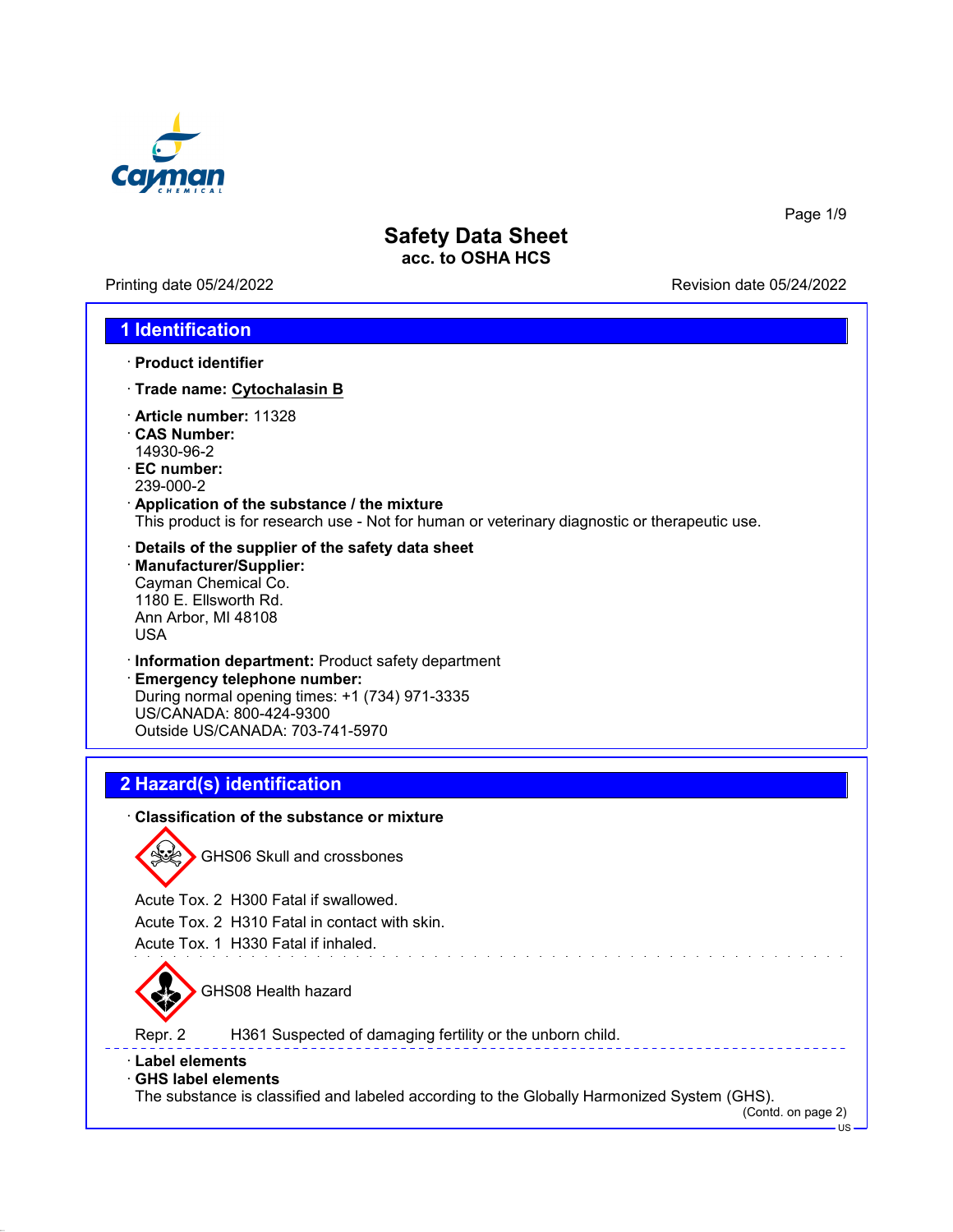Printing date 05/24/2022 Revision date 05/24/2022

# **Trade name: Cytochalasin B**

| · Hazard pictograms                                                                            | (Contd. from page 1) |
|------------------------------------------------------------------------------------------------|----------------------|
|                                                                                                |                      |
|                                                                                                |                      |
|                                                                                                |                      |
|                                                                                                |                      |
| GHS06<br>GHS08                                                                                 |                      |
|                                                                                                |                      |
| · Signal word Danger<br>· Hazard statements                                                    |                      |
| H300+H310+H330 Fatal if swallowed, in contact with skin or if inhaled.                         |                      |
| H361<br>Suspected of damaging fertility or the unborn child.                                   |                      |
| · Precautionary statements                                                                     |                      |
| P <sub>201</sub><br>Obtain special instructions before use.                                    |                      |
| P202<br>Do not handle until all safety precautions have been read and understood.              |                      |
| P260<br>Do not breathe dust/fume/gas/mist/vapors/spray.                                        |                      |
| P262<br>Do not get in eyes, on skin, or on clothing.                                           |                      |
| P264<br>Wash thoroughly after handling.                                                        |                      |
| P270<br>Do not eat, drink or smoke when using this product.                                    |                      |
| P271<br>Use only outdoors or in a well-ventilated area.                                        |                      |
| P280<br>Wear protective gloves/protective clothing/eye protection/face protection.             |                      |
| P <sub>2</sub> 84<br>[In case of inadequate ventilation] wear respiratory protection.          |                      |
| P301+P310 If swallowed: Immediately call a poison center/doctor.                               |                      |
| P330<br>Rinse mouth.<br>P302+P352 If on skin: Wash with plenty of water.                       |                      |
| P304+P340 IF INHALED: Remove person to fresh air and keep comfortable for breathing.           |                      |
| P308+P313 IF exposed or concerned: Get medical advice/attention.                               |                      |
| P320<br>Specific treatment is urgent (see on this label).                                      |                      |
| P361+P364 Take off immediately all contaminated clothing and wash it before reuse.             |                      |
| P403+P233 Store in a well-ventilated place. Keep container tightly closed.                     |                      |
| P405<br>Store locked up.                                                                       |                      |
| P501<br>Dispose of contents/container in accordance with local/regional/national/international |                      |
| regulations.                                                                                   |                      |
| · Classification system:                                                                       |                      |
| NFPA ratings (scale 0 - 4)                                                                     |                      |
| Health = $4$                                                                                   |                      |
| $Fire = 0$                                                                                     |                      |
| Reactivity = $0$                                                                               |                      |
|                                                                                                |                      |
| HMIS-ratings (scale 0 - 4)                                                                     |                      |
| <b>HEALTH</b><br> 4 <br>Health = $4$                                                           |                      |
| Fire = $0$<br>$\overline{10}$<br><b>FIRE</b>                                                   |                      |
| Reactivity = $0$<br>REACTIVITY <sup>0</sup>                                                    |                      |
|                                                                                                |                      |
| Other hazards                                                                                  |                      |
| Results of PBT and vPvB assessment                                                             |                      |
| · PBT: Not applicable.                                                                         |                      |
| · vPvB: Not applicable.                                                                        | $US -$               |
|                                                                                                | (Contd. on page 3)   |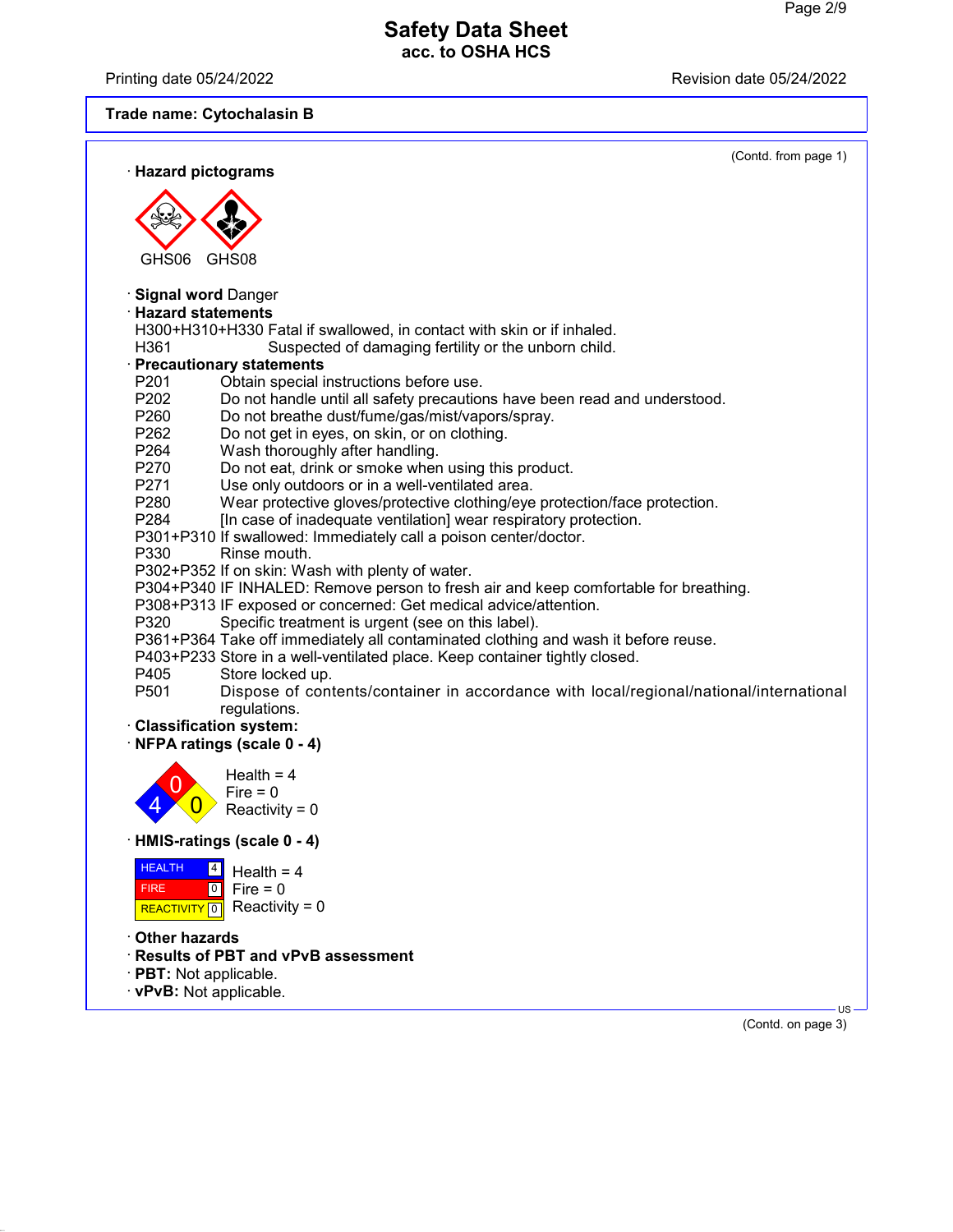Printing date 05/24/2022 Revision date 05/24/2022

**Trade name: Cytochalasin B**

(Contd. from page 2)

## **3 Composition/information on ingredients**

- · **Chemical characterization: Substances**
- · **CAS No. Description** 14930-96-2 Cytochalasin B
- · **Identification number(s)**
- · **EC number:** 239-000-2

## **4 First-aid measures**

· **Description of first aid measures**

### · **General information:**

Immediately remove any clothing soiled by the product.

Remove breathing apparatus only after contaminated clothing have been completely removed. In case of irregular breathing or respiratory arrest provide artificial respiration.

### · **After inhalation:**

Supply fresh air or oxygen; call for doctor.

In case of unconsciousness place patient stably in side position for transportation.

- · **After skin contact:** Immediately wash with water and soap and rinse thoroughly.
- · **After eye contact:** Rinse opened eye for several minutes under running water. Then consult a doctor.
- · **After swallowing:** Do not induce vomiting; immediately call for medical help.
- · **Information for doctor:**
- · **Most important symptoms and effects, both acute and delayed** May cause anemia, cough, CNS depression, drowsiness, headache, heart damage, lassitude

(weakness, exhaustion), liver damage, narcosis, reproductive effects, teratogenic effects. No further relevant information available.

· **Indication of any immediate medical attention and special treatment needed** No further relevant information available.

## **5 Fire-fighting measures**

- · **Extinguishing media**
- · **Suitable extinguishing agents:**

Use fire fighting measures that suit the environment.

- A solid water stream may be inefficient.
- · **Special hazards arising from the substance or mixture** No further relevant information available.
- · **Advice for firefighters**
- · **Protective equipment:** Mouth respiratory protective device.

## **6 Accidental release measures**

- · **Personal precautions, protective equipment and emergency procedures** Not required.
- · **Environmental precautions:** Do not allow to enter sewers/ surface or ground water.
- · **Methods and material for containment and cleaning up:** Dispose contaminated material as waste according to item 13. Ensure adequate ventilation.
- · **Reference to other sections**

See Section 7 for information on safe handling.

- See Section 8 for information on personal protection equipment.
- See Section 13 for disposal information.

(Contd. on page 4)

US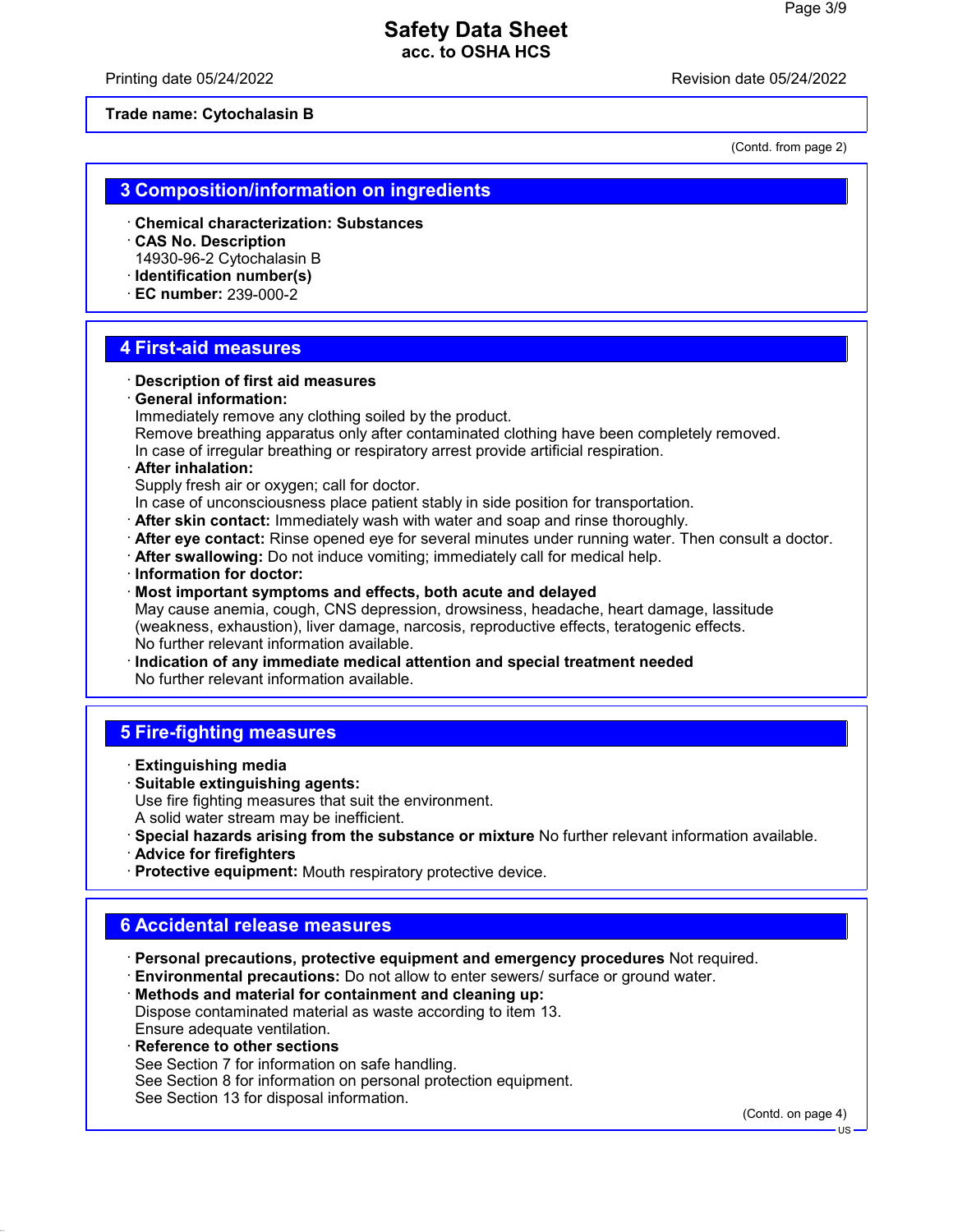Printing date 05/24/2022 Revision date 05/24/2022

### **Trade name: Cytochalasin B**

### · **Protective Action Criteria for Chemicals**

- · **PAC-1:** Substance is not listed.
- · **PAC-2:** Substance is not listed.
- · **PAC-3:** Substance is not listed.

## **7 Handling and storage**

### · **Handling:**

- · **Precautions for safe handling** Thorough dedusting. Ensure good ventilation/exhaustion at the workplace.
- Open and handle receptacle with care.
- · **Information about protection against explosions and fires:**

Keep respiratory protective device available.

- · **Conditions for safe storage, including any incompatibilities**
- · **Storage:** Store in accordance with information listed on the product insert.
- · **Requirements to be met by storerooms and receptacles:** No special requirements.
- · **Information about storage in one common storage facility:** Not required.
- · **Further information about storage conditions:** Keep receptacle tightly sealed.
- · **Specific end use(s)** No further relevant information available.

## **8 Exposure controls/personal protection**

- · **Additional information about design of technical systems:** No further data; see item 7.
- · **Control parameters**
- · **Components with limit values that require monitoring at the workplace:** Not required.
- · **Additional information:** The lists that were valid during the creation were used as basis.
- · **Exposure controls**
- · **Personal protective equipment:**
- · **General protective and hygienic measures:**
- Keep away from foodstuffs, beverages and feed. Immediately remove all soiled and contaminated clothing. Wash hands before breaks and at the end of work. Store protective clothing separately.
- · **Breathing equipment:**

In case of brief exposure or low pollution use respiratory filter device. In case of intensive or longer exposure use respiratory protective device that is independent of circulating air.

· **Protection of hands:**

The glove material has to be impermeable and resistant to the product/ the substance/ the preparation. Due to missing tests no recommendation to the glove material can be given for the product/ the preparation/ the chemical mixture.

Selection of the glove material on consideration of the penetration times, rates of diffusion and the degradation

· **Material of gloves**

The selection of the suitable gloves does not only depend on the material, but also on further marks of quality and varies from manufacturer to manufacturer.

**Penetration time of glove material** 

The exact break through time has to be found out by the manufacturer of the protective gloves and has to be observed.

(Contd. on page 5)

(Contd. from page 3)

US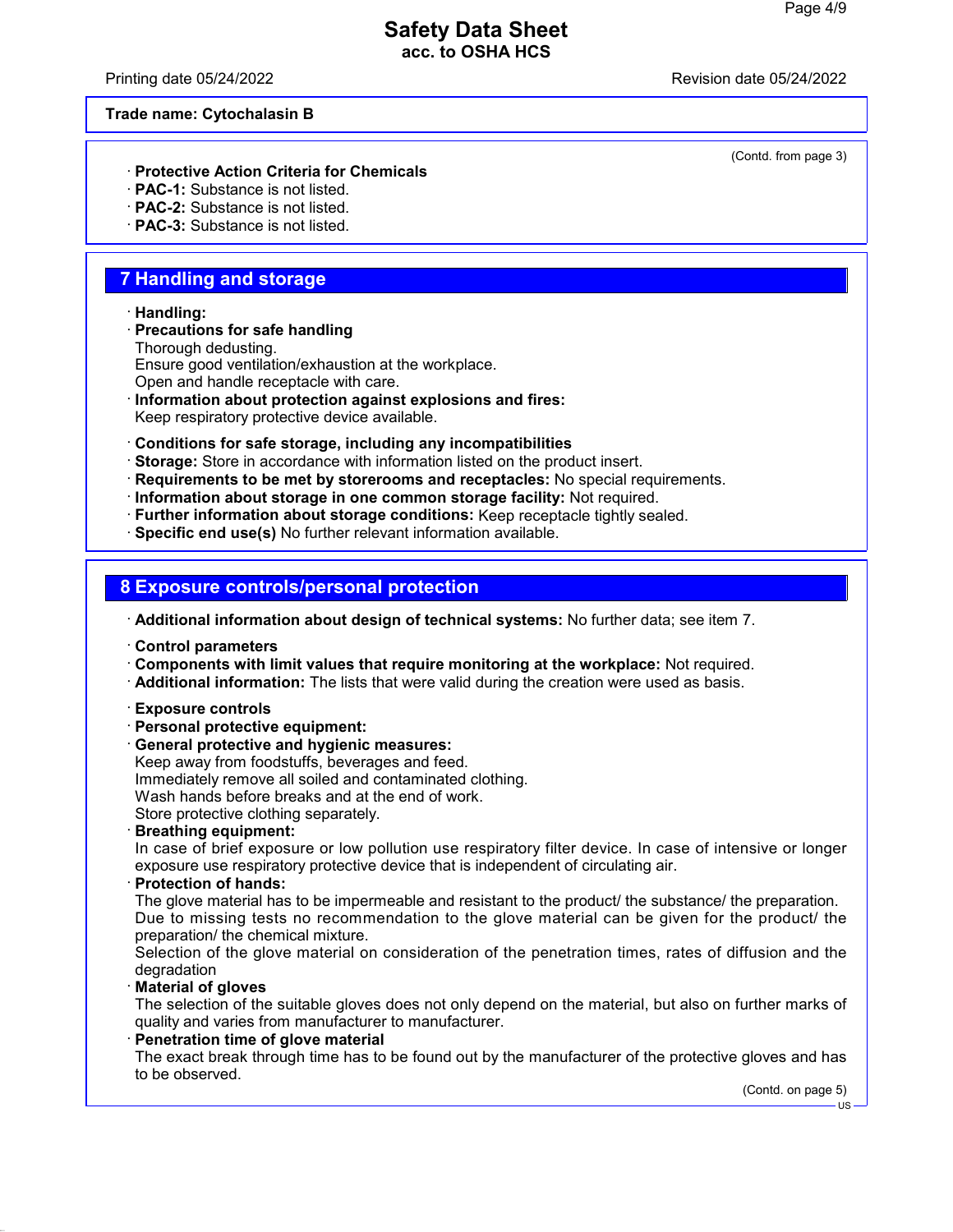Printing date 05/24/2022 **Revision date 05/24/2022** 

(Contd. from page 4)

**Trade name: Cytochalasin B**

· **Eye protection:** Not required.

| 9 Physical and chemical properties                         |                                                         |  |  |
|------------------------------------------------------------|---------------------------------------------------------|--|--|
| Information on basic physical and chemical properties      |                                                         |  |  |
| <b>General Information</b>                                 |                                                         |  |  |
| · Appearance:                                              |                                                         |  |  |
| Form:                                                      | Solid                                                   |  |  |
| Color:                                                     | Not determined.                                         |  |  |
| · Odor:                                                    | Characteristic                                          |  |  |
| <b>Structural Formula</b>                                  | C29H37NO5                                               |  |  |
| <b>Molecular Weight</b>                                    | 479.6 g/mol                                             |  |  |
| Odor threshold:                                            | Not determined.                                         |  |  |
| · pH-value:                                                | Not applicable.                                         |  |  |
| Change in condition                                        |                                                         |  |  |
| <b>Melting point/Melting range:</b>                        | Undetermined.                                           |  |  |
| <b>Boiling point/Boiling range:</b>                        | Undetermined.                                           |  |  |
| · Flash point:                                             | Not applicable.                                         |  |  |
| · Flammability (solid, gaseous):                           | Product is not flammable.                               |  |  |
| · Decomposition temperature:                               | Not determined.                                         |  |  |
| · Auto igniting:                                           | Not determined.                                         |  |  |
| Danger of explosion:                                       | Product does not present an explosion hazard.           |  |  |
| <b>Explosion limits:</b>                                   |                                                         |  |  |
| Lower:                                                     | Not determined.                                         |  |  |
| Upper:                                                     | Not determined.                                         |  |  |
| · Vapor pressure:                                          | Not applicable.                                         |  |  |
| · Density:                                                 | Not determined.                                         |  |  |
| · Relative density                                         | Not determined.                                         |  |  |
| · Vapor density                                            | Not applicable.                                         |  |  |
| <b>Evaporation rate</b>                                    | Not applicable.                                         |  |  |
| · Solubility in / Miscibility with                         |                                                         |  |  |
| Water:                                                     | Not determined.                                         |  |  |
| · Partition coefficient (n-octanol/water): Not determined. |                                                         |  |  |
| · Viscosity:                                               |                                                         |  |  |
| <b>Dynamic:</b>                                            | Not applicable.                                         |  |  |
| Kinematic:                                                 | Not applicable.                                         |  |  |
| <b>SOLUBILITY</b>                                          | Ethanol: 20 mg/ml; DMSO: 20 mg/ml; DMF:PBS (pH 7.2) (1: |  |  |
|                                                            | 20): 0.05 mg/ml;DMF: 30 mg/ml                           |  |  |
| <b>Other information</b>                                   | No further relevant information available.              |  |  |
|                                                            |                                                         |  |  |

# **10 Stability and reactivity**

· **Reactivity** No further relevant information available.

(Contd. on page 6)

US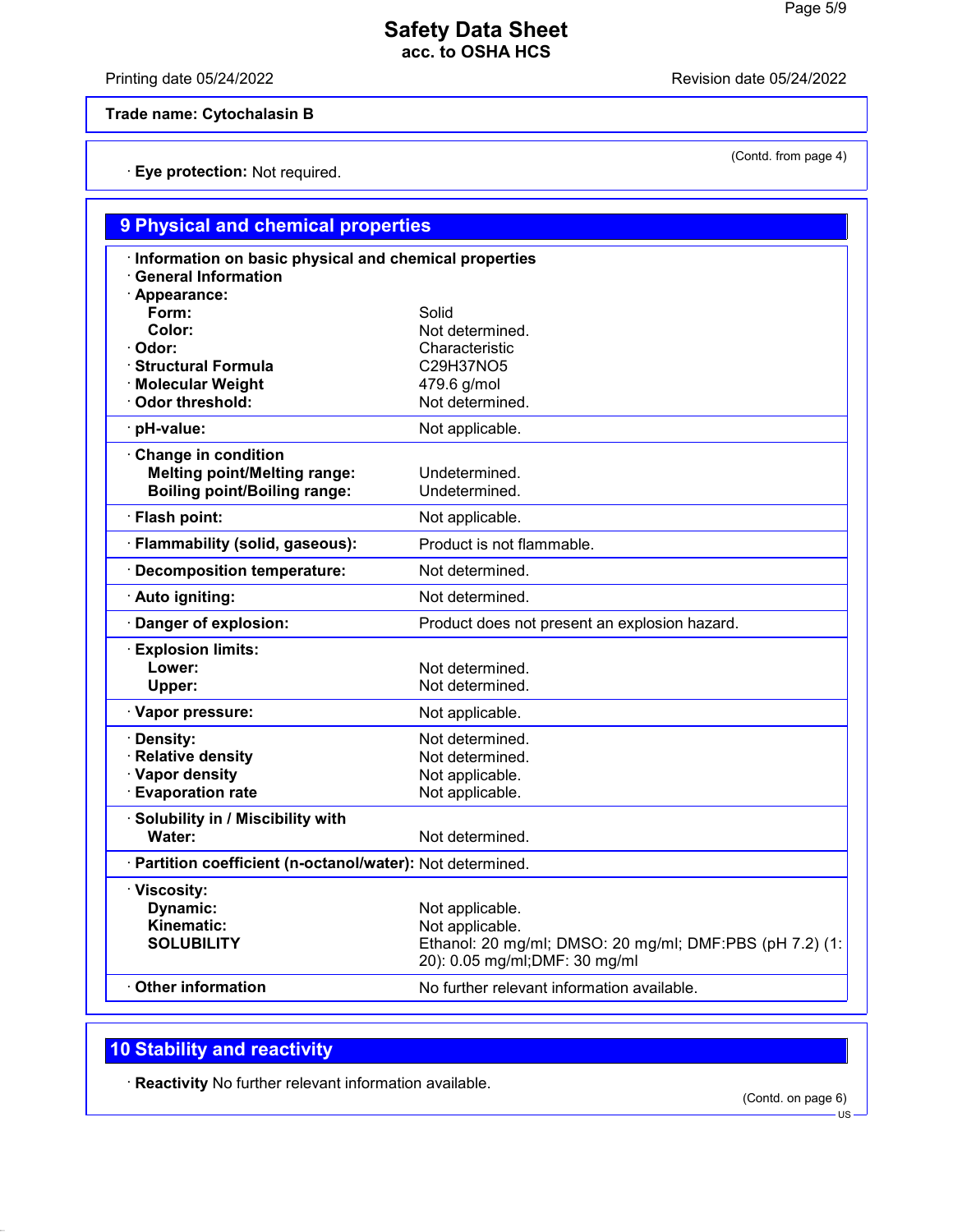Printing date 05/24/2022 Revision date 05/24/2022

**Trade name: Cytochalasin B**

- · **Chemical stability**
- · **Thermal decomposition / conditions to be avoided:** No decomposition if used according to specifications.
- · **Possibility of hazardous reactions** No dangerous reactions known.
- · **Conditions to avoid** No further relevant information available.
- · **Incompatible materials:** strong oxidizing agents
- · **Hazardous decomposition products:** carbon dioxide, carbon monoxide, nitrogen oxides

## **11 Toxicological information**

- · **RTECS Number** RO0205000
- · **Information on toxicological effects**
- · **Acute toxicity:**

### · **LD/LC50 values that are relevant for classification:**

Oral TDLO 1,500 µg/kg (mouse)

Intraperitoneal LD50 11 mg/kg (rat)

- · **Primary irritant effect:**
- · **on the skin:** No irritant effect.
- · **on the eye:** No irritating effect.
- · **Sensitization:** No sensitizing effects known.
- · **Additional toxicological information:**
- · **Carcinogenic categories**
- · **IARC (International Agency for Research on Cancer)** Substance is not listed.
- · **NTP (National Toxicology Program)** Substance is not listed.
- · **OSHA-Ca (Occupational Safety & Health Administration)** Substance is not listed.

# **12 Ecological information**

- · **Toxicity**
- · **Aquatic toxicity:** No further relevant information available.
- · **Persistence and degradability** No further relevant information available.
- · **Behavior in environmental systems:**
- · **Bioaccumulative potential** No further relevant information available.
- · **Mobility in soil** No further relevant information available.
- · **Additional ecological information:**
- · **General notes:**
- Water hazard class 1 (Self-assessment): slightly hazardous for water

Do not allow undiluted product or large quantities of it to reach ground water, water course or sewage system.

- · **Results of PBT and vPvB assessment**
- · **PBT:** Not applicable.
- · **vPvB:** Not applicable.
- · **Other adverse effects** No further relevant information available.

(Contd. on page 7)

US

(Contd. from page 5)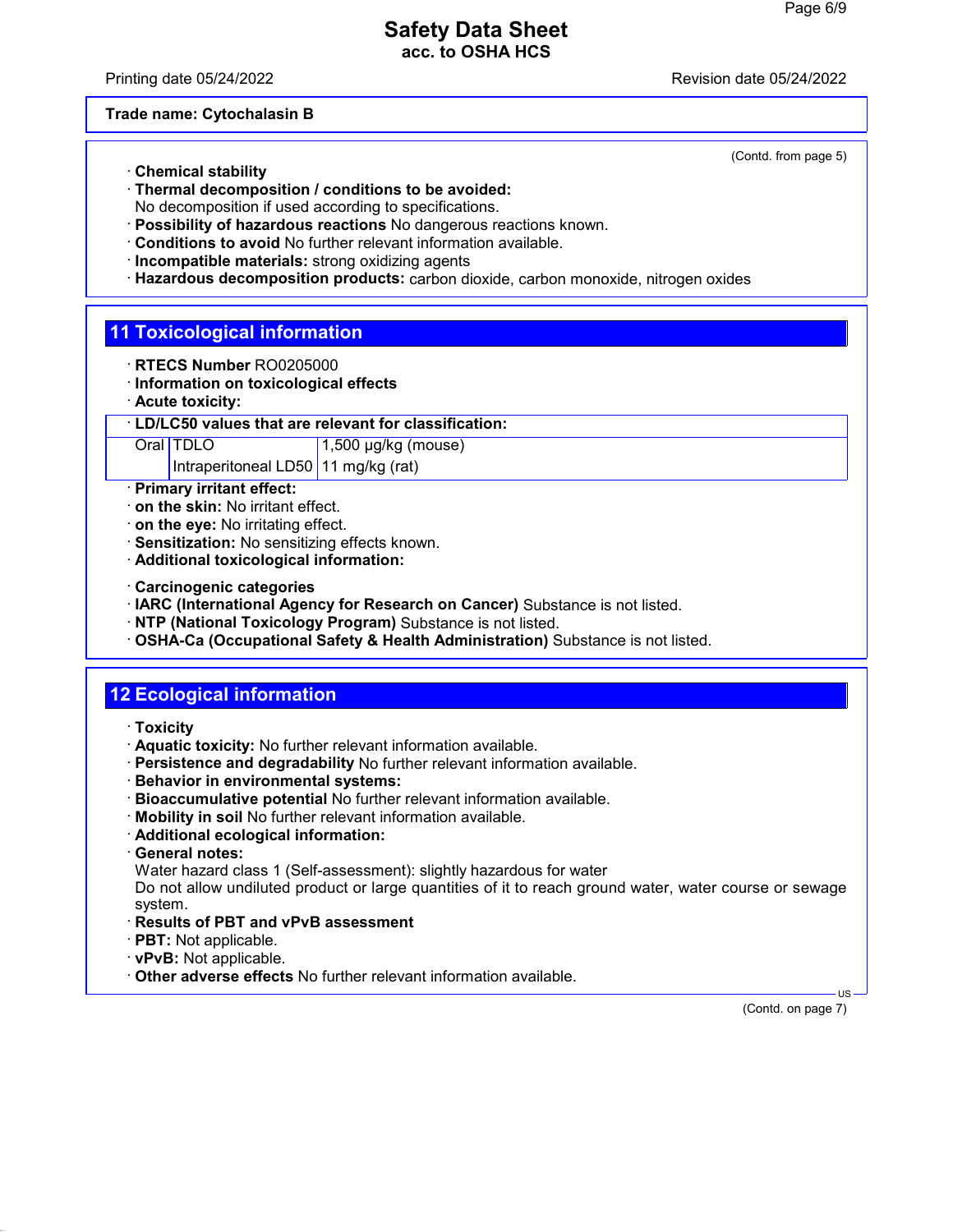Printing date 05/24/2022 **Revision date 05/24/2022** 

## **Trade name: Cytochalasin B**

(Contd. from page 6)

# **13 Disposal considerations**

### · **Waste treatment methods**

## · **Recommendation:**

Must not be disposed of together with household garbage. Do not allow product to reach sewage system.

## · **Uncleaned packagings:**

· **Recommendation:** Disposal must be made according to official regulations.

| <b>14 Transport information</b>                                                                                                |                                                                                                                                                  |
|--------------------------------------------------------------------------------------------------------------------------------|--------------------------------------------------------------------------------------------------------------------------------------------------|
| · UN-Number<br>· DOT, IMDG, IATA                                                                                               | <b>UN2811</b>                                                                                                                                    |
| · UN proper shipping name<br>$\cdot$ DOT<br>· IMDG<br>$\cdot$ IATA                                                             | Toxic solids, organic, n.o.s. (Cytochalasin B)<br>TOXIC SOLID, ORGANIC, N.O.S. (Cytochalasin B)<br>Toxic solid, organic, n.o.s. (Cytochalasin B) |
| · Transport hazard class(es)                                                                                                   |                                                                                                                                                  |
| $\cdot$ DOT                                                                                                                    |                                                                                                                                                  |
| <b>SEE</b>                                                                                                                     |                                                                                                                                                  |
| · Class                                                                                                                        | 6.1 Toxic substances                                                                                                                             |
| · Label                                                                                                                        | 6.1                                                                                                                                              |
| · IMDG, IATA<br>€                                                                                                              |                                                                                                                                                  |
| · Class                                                                                                                        | 6.1 Toxic substances                                                                                                                             |
| · Label                                                                                                                        | 6.1                                                                                                                                              |
| · Packing group<br>· DOT, IMDG, IATA                                                                                           |                                                                                                                                                  |
| <b>Environmental hazards:</b>                                                                                                  | Not applicable.                                                                                                                                  |
| · Special precautions for user<br>· Hazard identification number (Kemler code): 66<br>· EMS Number:<br><b>Stowage Category</b> | Warning: Toxic substances<br>$F-A, S-A$<br>B                                                                                                     |
| Transport in bulk according to Annex II of<br><b>MARPOL73/78 and the IBC Code</b>                                              | Not applicable.                                                                                                                                  |
|                                                                                                                                | (Contd. on page 8)                                                                                                                               |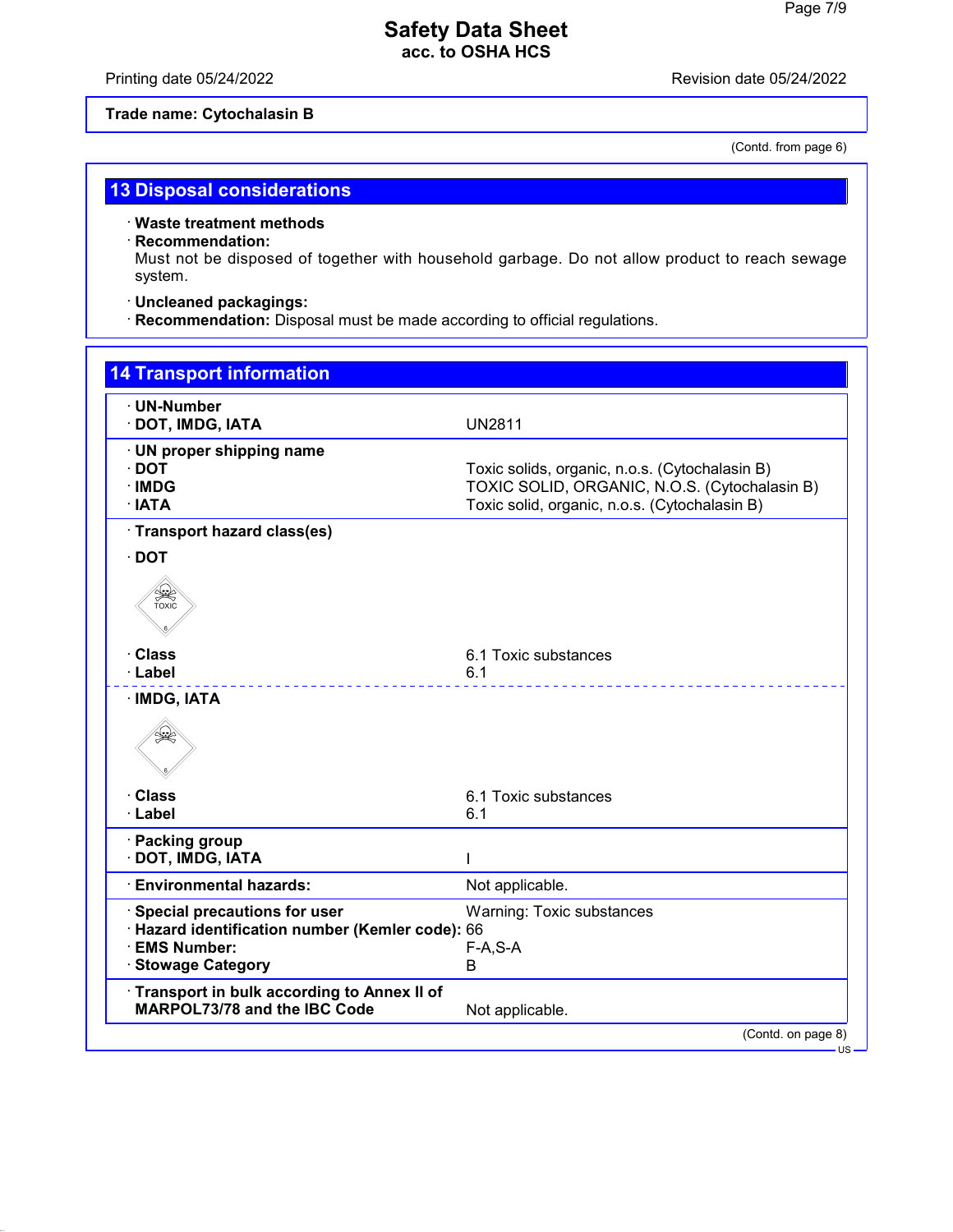Printing date 05/24/2022 Revision date 05/24/2022

**Trade name: Cytochalasin B**

|                                     | (Contd. from page 7)                                                                                                                                                                                                                                                                           |
|-------------------------------------|------------------------------------------------------------------------------------------------------------------------------------------------------------------------------------------------------------------------------------------------------------------------------------------------|
| · Transport/Additional information: |                                                                                                                                                                                                                                                                                                |
| ∙ DOT                               |                                                                                                                                                                                                                                                                                                |
| <b>Quantity limitations</b>         | On passenger aircraft/rail: 5 kg<br>On cargo aircraft only: 50 kg                                                                                                                                                                                                                              |
| ∴IMDG                               |                                                                                                                                                                                                                                                                                                |
| · Limited quantities (LQ)           | 0                                                                                                                                                                                                                                                                                              |
| · Excepted quantities (EQ)          | Code: E5                                                                                                                                                                                                                                                                                       |
|                                     | Maximum net quantity per inner packaging: 1 g                                                                                                                                                                                                                                                  |
|                                     | Maximum net quantity per outer packaging: 300 g                                                                                                                                                                                                                                                |
| ∴IATA                               |                                                                                                                                                                                                                                                                                                |
| · Remarks:                          | When sold in quantities of less than or equal to 1 mL,<br>or 1 g, with an Excepted Quantity Code of<br>E1, E2, E4, or E5, this item meets the De Minimis<br>Quantities exemption, per IATA 2.6.10.<br>Therefore packaging does not have to be labeled as<br>Dangerous Goods/Excepted Quantity. |
| · UN "Model Regulation":            | UN 2811 TOXIC SOLID, ORGANIC, N.O.S.<br>(CYTOCHALASIN B), 6.1, I                                                                                                                                                                                                                               |

# **15 Regulatory information**

· **Safety, health and environmental regulations/legislation specific for the substance or mixture** No further relevant information available.

- · **Sara**
- · **Section 355 (extremely hazardous substances):** Substance is not listed.
- · **Section 313 (Specific toxic chemical listings):** Substance is not listed.
- · **TSCA (Toxic Substances Control Act):** Substance is not listed.
- · **Hazardous Air Pollutants** Substance is not listed.
- · **Proposition 65**
- · **Chemicals known to cause cancer:** Substance is not listed.
- · **Chemicals known to cause reproductive toxicity for females:** Substance is not listed.
- · **Chemicals known to cause reproductive toxicity for males:** Substance is not listed.
- · **Chemicals known to cause developmental toxicity:** Substance is not listed.
- · **Carcinogenic categories**
- · **EPA (Environmental Protection Agency)** Substance is not listed.
- · **TLV (Threshold Limit Value)** Substance is not listed.
- · **NIOSH-Ca (National Institute for Occupational Safety and Health)** Substance is not listed.
- · **Chemical safety assessment:** A Chemical Safety Assessment has not been carried out.

## **16 Other information**

All chemicals may pose unknown hazards and should be used with caution. This SDS applies only to the material as packaged. If this product is combined with other materials, deteriorates, or becomes contaminated, it may pose hazards not mentioned in this SDS. Cayman Chemical Company assumes no responsibility for incidental or consequential damages, including lost profits, arising from the use of these data. It shall be the user's responsibility to develop proper methods of handling and personal protection based on the actual conditions of use. While this SDS is based on technical data judged to be reliable, Cayman Chemical Company assumes no responsibility for the completeness or accuracy of the information contained herein.

(Contd. on page 9)

US